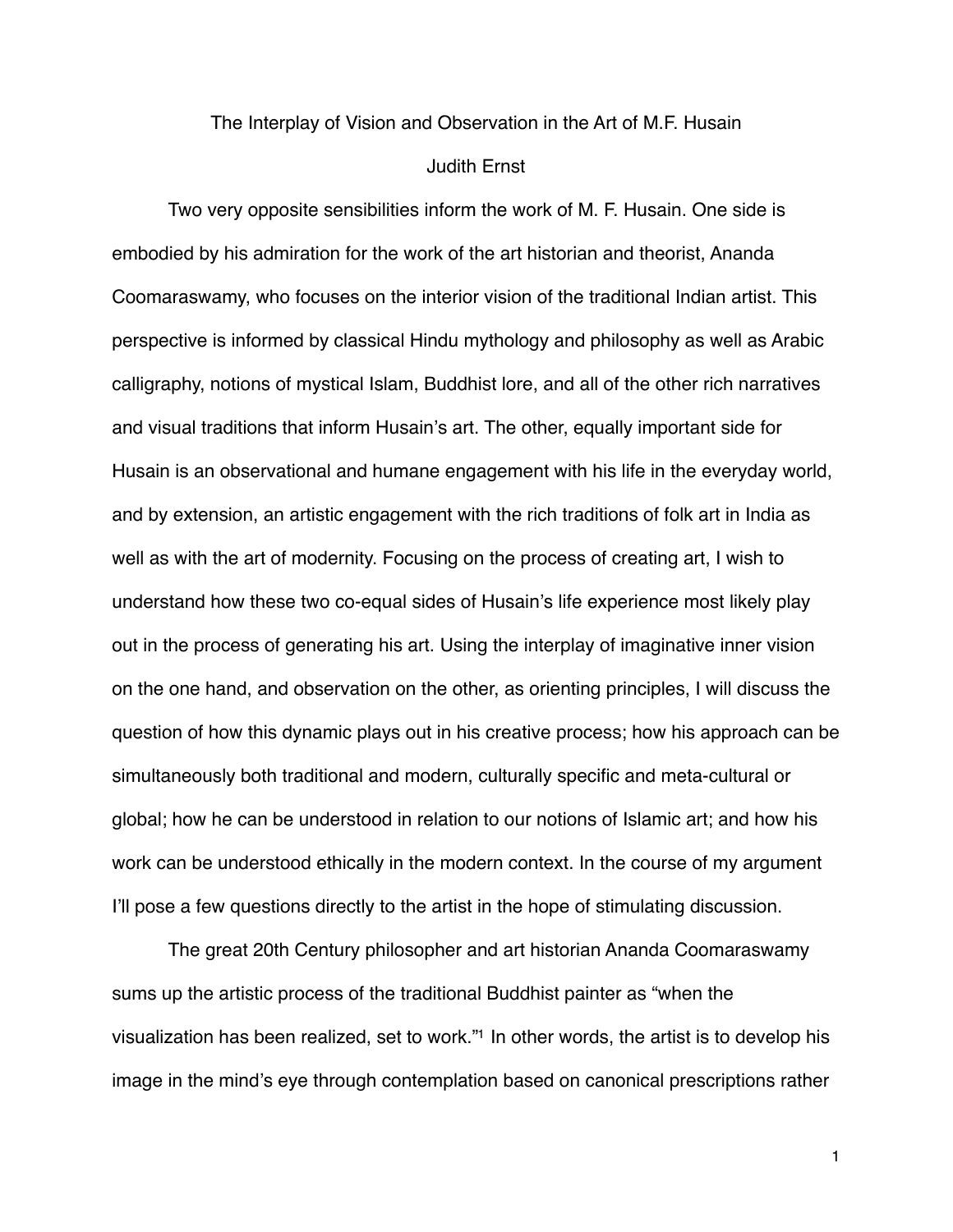than through direct observation. The work is then in bringing out that inner vision and making it a physical artistic reality in the material world. It seems clear that some of M.F. Husain's work, while not following canonical prescriptions, nevertheless comes from this imaginative inner focus on the image. (slide 1--images from Buddhist and Hindu mythology)

Coomaraswamy, however, is speaking of sequestered Buddhist monks, the painters of Ajanta and the sculptors of Sanchi, and of course, Husain is not a monk. His life is in the world, as an actor as well as an observer, and therefore his work is equally about the careful observation of life around him, about rubbing elbows with people from all walks of life, Indian and European, men and women, young and old, and engaging artistically with all of the many rich visual aspects of his life in the world. As an actor in his own life, Husain's visual responses are varied—sometimes he is humorous, satirical or playful, sometimes he responds compassionately, or with outrage, or parody, or in any of the ways that anyone actively comments on the world around him. (slide 2 & 3- observational examples--potters, bullock cart, etc.)

Clearly, Husain balances both aspects, the inner, imaginatively contemplative and the outer, observational, in creating his art. But how does this balance work out in the process of creating a canvas? As an artist, I'm always interested in finding out how others work imaginatively, so please indulge my curiosity with my first question to the artist: In creating your art, how much comes from the mind's eye; how much comes from direct observation; and how much is playfully and spontaneously suggested by the materials and the process of painting itself? I understand that you don't often create preliminary sketches. Do you generally have a very clear image in mind before you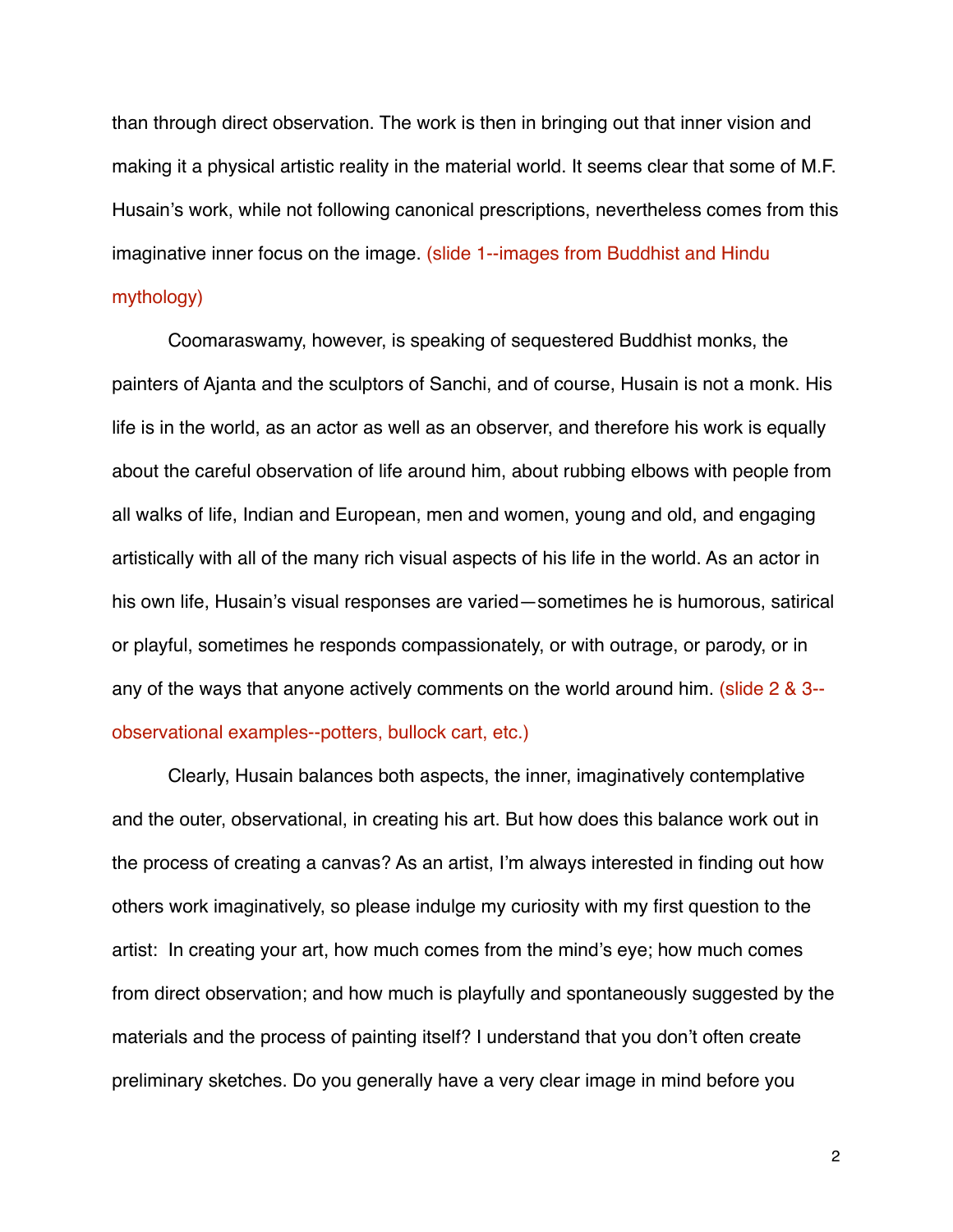start, and if so, is much of this coming from direct observation? Do you develop your ideas as you go along? How much, if any, of your work is created in the moment through the interplay of the medium, the process of painting, and the active subconscious suggesting particular directions?

Stylistically, it's easy for anyone who has seen any traditional Indian art, whether Ajanta, later miniature painting, or folk art, to trace the influences of those many models on the painting of Husain. From the voluptuous female forms of Khajuraho, popular images of Ganesha and Hanuman, portraits of Mughal rulers, or images of Krishna cavorting with the gopis, one can find in his work echoes of these traditional antecedents. Perhaps it is because the traditional in India, unlike in most of Europe and America, is still so much part of the present. As Shyamal Bagchee notes, "Virtually all ʻtimes' seem to coexist in India, from the pre-industrial to the post-industrial."[2](#page-8-1) It certainly seems to be true that those times coexist in the imagination of M.F. Husain.

But Husain has also been aware of and influenced by the developments of modern styles of painting throughout the 20th century and now into the 21st. Just as important, as a sophisticated, cosmopolitan observer of life and the world, Husain is no doubt more aware than most western art historians of the vastness of modern 20thcentury art. Unlike most European or American artists or experts, Husain would be familiar not only with the major figures in the west, but also with the development of modern art in India and Pakistan, in Bangla Desh, in the Middle East and in East Asia. Nevertheless, from the Eurocentric perspective of many art followers and critics, Husain's work is understood as necessarily derivative of European modernist precursors, and so, for example, Husain is referred to as the "Picasso of India".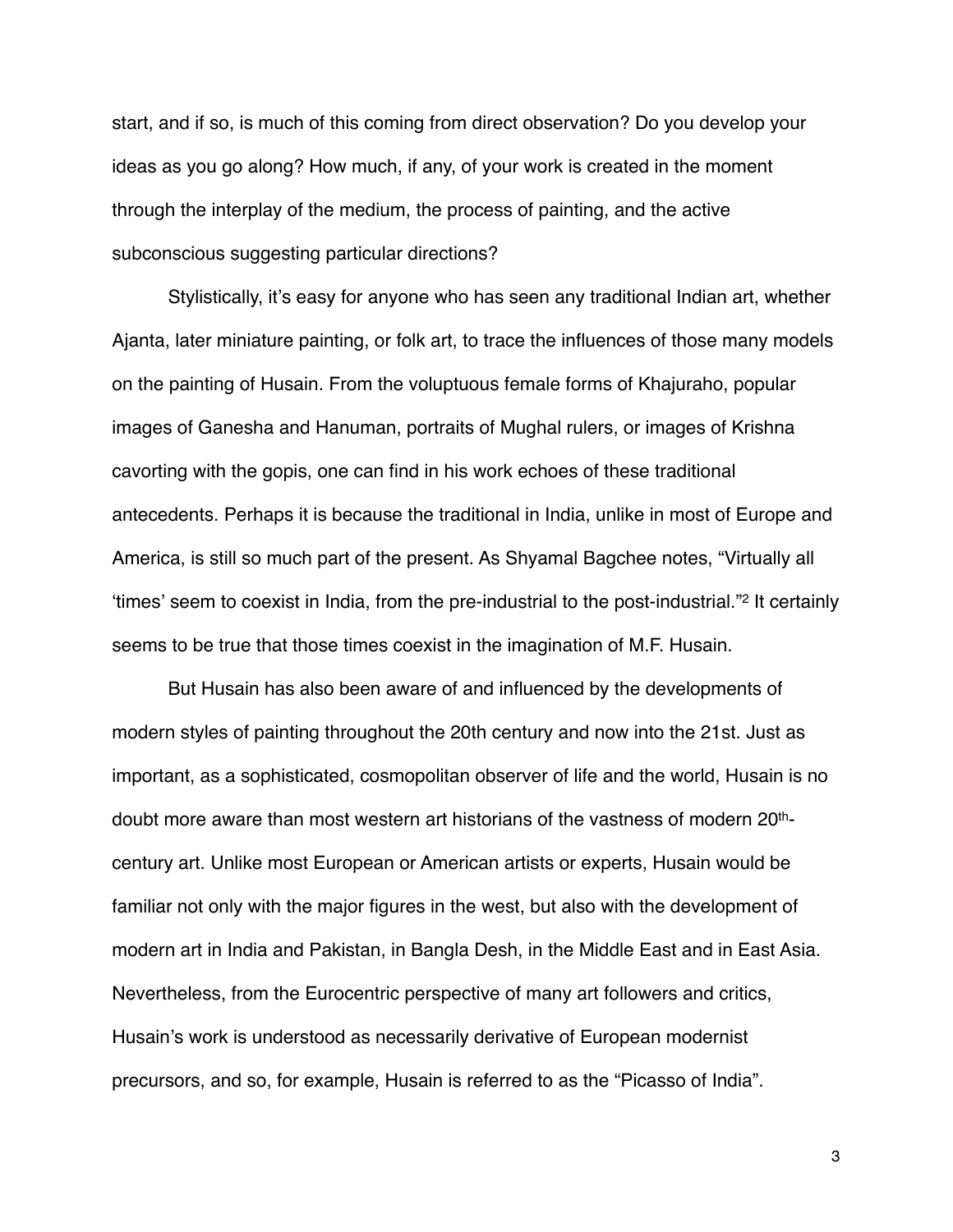Let's examine what this moniker might mean. What did Picasso actually do? With the failure of the purely visual to fully convey the multi-faceted reality of modern experience, Picasso and others appropriated styles of "primitive art", especially African, using them to deconstruct what the eye sees and to construct a modern visual language not dependent on "sensations bombarding the retina"[.3](#page-8-2) While they understood the power of forms not directly tied to visual literality to "represent the figure emblematically rather than naturalistically,["4](#page-8-3) it didn't necessarily follow that they understood that their so-called "primitive" models might in fact be expressive of substantial content, of a sophisticated conceptual approach to visual expression. They appropriated the form without necessarily understanding the relationship between the form and its content.

While it is probably fair to say that Husain has adopted some of this visual language associated with Picasso and other early abstract European painters, he uses it very differently and with a very different end in mind. Being engaged with the rich traditions of Indian culture, Husain knows the essentially abstract nature of many forms of traditional Indian art—Buddhist, Hindu, and Islamic. He knows in a way that the early European abstract painters did not, that traditional Indian art forms were highly conceptual and philosophical in nature. So he can use what is popularly thought of as a modern visual idiom to draw upon traditional narratives, using, I would suspect, a mind's eye vision similar to that described by Coomaraswamy, focusing deeply on the subject and bringing it into the world as art. Yet Husain always lends a fresh and original sensibility to this traditional process, which paradoxically is characteristic of a modernist approach. He links the inner and contemplative with day-to-day life.[5](#page-8-4)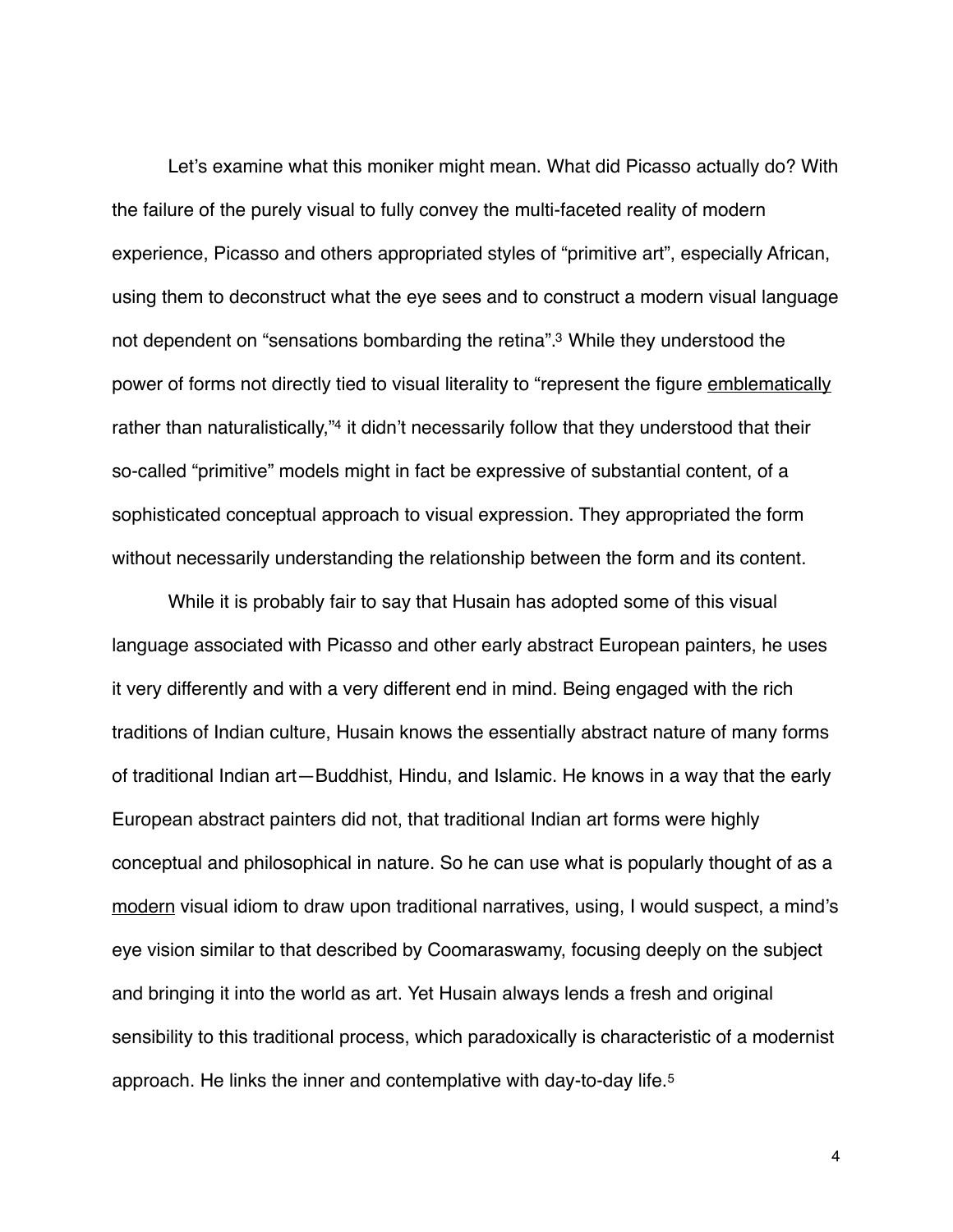In much of his work Husain not only uses a modern visual language, but he also uses folk art motifs, and focuses on close observation of people, animals, and other aspects of the kaleidoscopic modern world of India and beyond, which also tips him toward a modernist perspective. As he says, "I never wanted to be clever, esoteric, abstract. I wanted to make simple statements. I wanted my canvases to have a story. I wanted my art to talk to people. . . I wanted my format to be classical, yet retain the innocence of the folk.["6](#page-8-5) Husain bridges both the inner and outer, the contemplative and the observational, the traditional and the modern.

Husain's subjects extend from traditional Indian narratives, religion, literature, music, art, and history, to subjects associated with modern India—Indian cinema, the British colonial presence in India, politics, and so many other ideas and images specifically related to modern India. The writer Shyamal Bagchee perhaps has captured this multiplicity of subject best by referring to Husain's "Nomadic Eye", saying, ". . .one learns to look at once at many things and at one thing, to look through one thing at many things and, most importantly, to look at one object (or image) and know its unity to be as real as its possible/inherent multiplicity, its fractured wholeness, even its inscrutable absence within its undeniable presence. Clearly, the nomadic eye, needed for such an enterprise, is also the ludic eye, or the playful eye. . .that constantly playful gaze.["7](#page-8-6)

This focus on Indian subjects makes much of his art seem culturally specific. But this is like saying that work coming out of the U.S. is necessarily only of interest to residents of the U.S., which of course, isn't true. Why would work expressing an Indian specificity somehow not be part of a global dialogue? But in fact, Husain's subjects do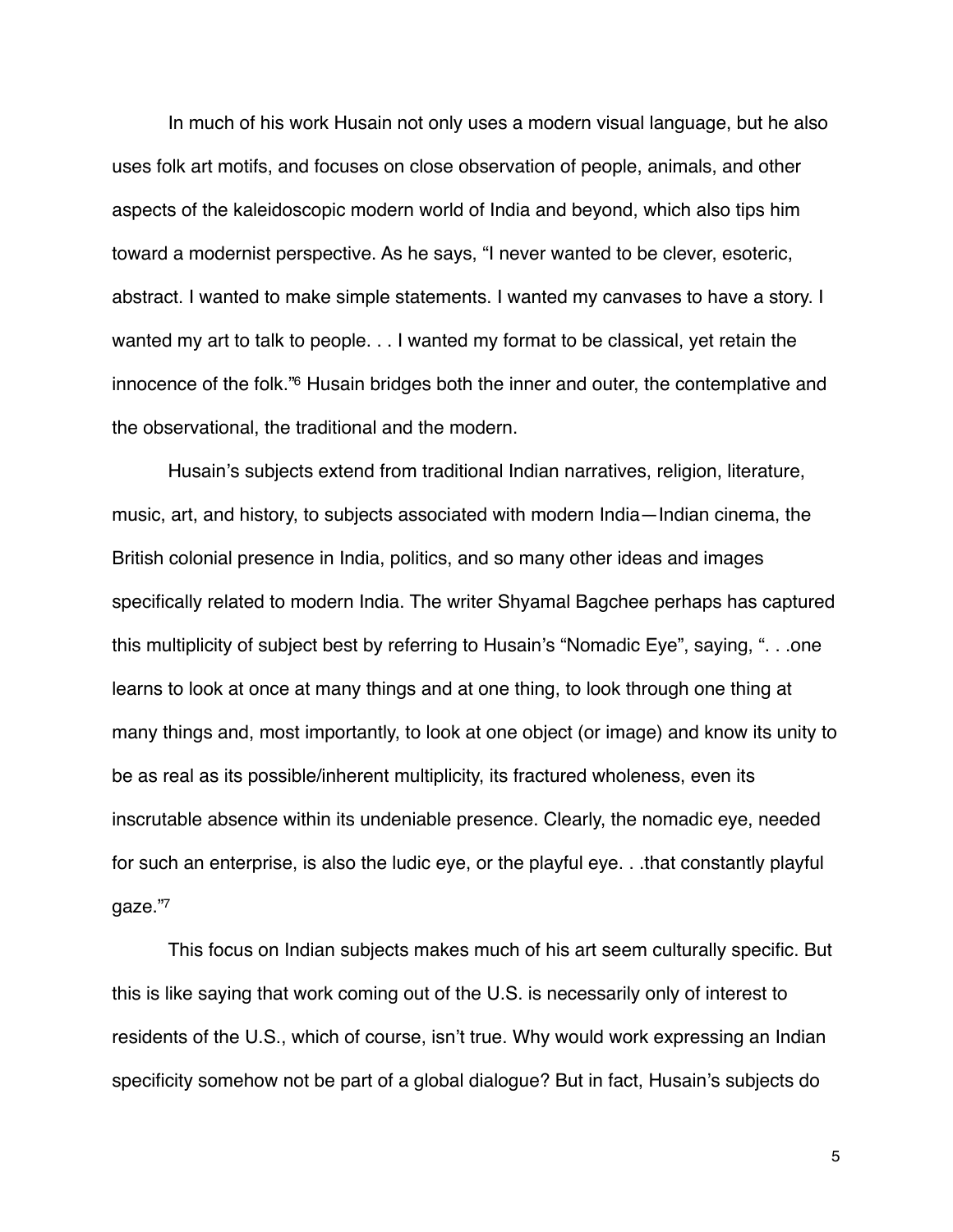extend beyond the cultural borders of India, expressing a range of subjects of global interest. (slides 4 & 5--NY Gang, Two Women, Tin Drum) As explained above, he also uses a visual language that resonates with a cosmopolitan understanding of art, extending the scope of his work to the meta-cultural or global.

Husain's breadth of artistic expression, an art that is both traditional and modern, both culturally specific and global, brings me to my next question for the artist: Putting aside the issue of who came first, Picasso or Husain; in light of this more "holistic" approach to modern abstraction that you have taken, shouldn't Picasso be called "the Husain of Europe" rather than Husain being "the Picasso of India"? On the other hand, if we don't presuppose an implied derivative status, then perhaps calling Husain "the Picasso of India" assumes that in the Indian context, of course a modern painter would also have access to that cultural depth that is still so available in modern India. And conversely, to call Picasso "the Husain of Europe" would require of Picasso a depth of cultural, historical, and spiritual awareness that he did not seem to command.

How does Husain's identity as a practicing Muslim play into how we understand his work? I have written elsewhere about the reductionist tendencies of various constituencies to define all art by, for, in the style of, used by, for the amusement of, or in the vicinity of Muslims as Islamic Art. $8$  This is problematic, as it assumes that the motivations of all Muslims, unlike other people, are only those of religion or religious identity. It thereby reduces Muslims to caricatures and plays into the current stereotypes pushed by neoconservatives and others who have a political agenda. There certainly is, however, a valid definition of Islamic art, and some of Husain's work can rightfully be called Islamic. (Slides 6 & 7 Sufi Series). Here he has directly engaged themes from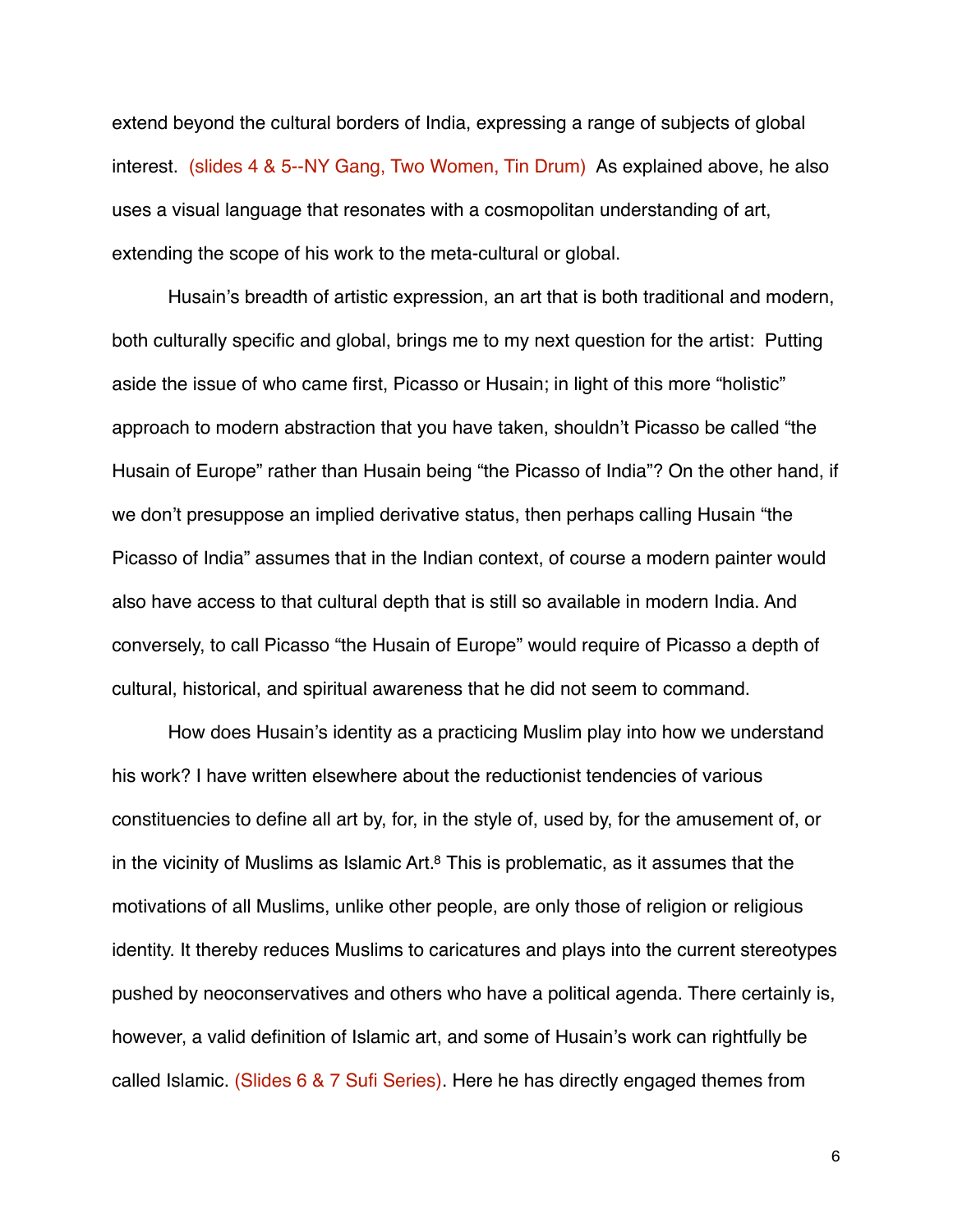Islamic sources. But there is also the possibility of secular art by Muslim artists, and I think it is correct to put much of Husain's work in this category. As Kenneth George has succinctly put it, "Let me emphasize that we should not mistake 'Islamic art' as the only art venture of interest to Muslims. No one expects artistic expression or visual culture to always be so spiritual, reverential, or religious in conception, execution, or display."[9](#page-8-8)

However, there is another angle through which to approach this issue. In Sura 5:48 the Koran says, "For everyone we have established a law, and a way. If God had wished, he would have made you a single community, but this was so he might test you regarding what he sent you. So try to be first in doing what is best" (5:48)[.10](#page-8-9) This is often understood as an admonishment to all of humanity to engage in a "competition of virtue". As we have seen, much of Husain's work engagingly pictures themes, characters, and narratives from Christian, Buddhist, Hindu, as well as Islamic sources. (Slides 10-18, Religion) This leads me to the next question for the artist: Could it be that you are visually recording this "competition of virtues" referred to in the Koran, and if so, could this body of work be considered Islamic in the broadest sense, and also global or universal in its implications?

To conclude, I would like to think expansively about what it means to live an ethical life, and how we might understand Husain's life and work in this context. If I were to sketch out the two most important aspects that create the basis upon which an ethical life can be constructed, one would be to understand deeply from where we have come. What are the lessons learned from our past, our human heritage passed down through the narratives, art, poetry, myths, artworks, philosophies, and histories left as the collective teachings of our ancestors? The other basic aspect of constructing an ethical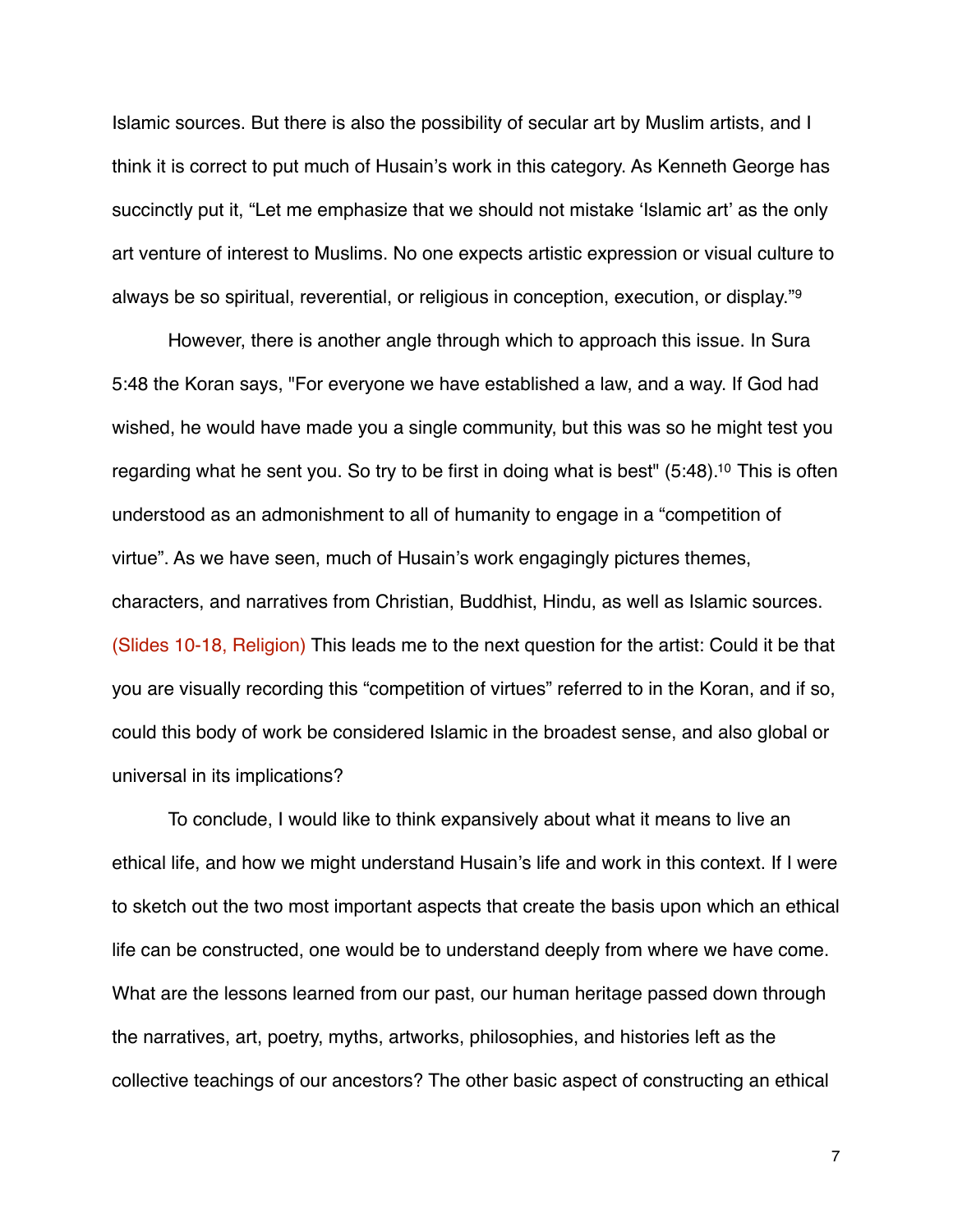life in its broadest sense would be to mingle compassionately with one's fellow travelers in this life, to participate fully in one's life with the knowledge that you do so in the company of all others who walk along side you on this terrestrial path. On one hand, we must know from where we have come, and on the other, we must compassionately participate in our present. M. F. Husain has built in his life both of these pillars, one of which is contemplative, focusing on inner vision; the other active, engaged both observationally and existentially with the everyday world. Not only has he cultivated these two sources of inspiration, but he has also left us an extensive, dramatic, engaging, magnificent visual record to ponder. We will be pondering his work for many generations to come. For this, I salute you, M. F. Husain, on the occasion of your 95th birthday. May you celebrate many more.